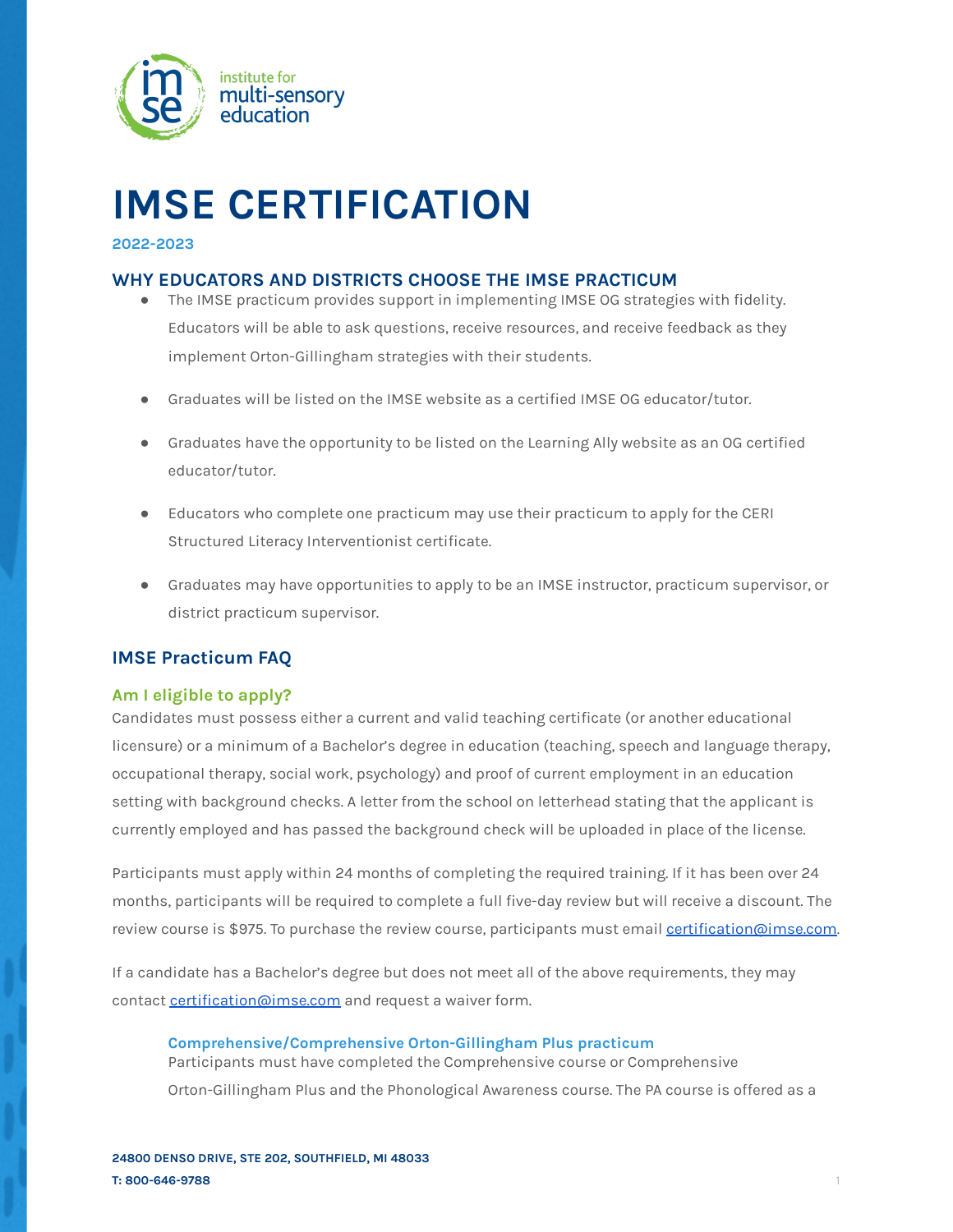live virtual course or as an asynchronous course. If you choose to take it asynchronously, you are required to pass a quiz in order to receive a certificate of completion. Applicants will get two chances to pass the quiz. We are offering the live virtual PA course a few times each month. <https://imse.com/training/>. Applicants can purchase the asynchronous course and complete it at their convenience.

Participants who have completed a minimum of 12.5 hours of phonological instruction through a college-level course or different program may apply for a waiver for the IMSE PA course requirement. Waiver applicants will be required to pass a phonological awareness quiz. Please see a link to the waiver form below. Email the completed form to [certification@imse.com.](mailto:certification@imse.com)

# Waiver [Request](https://docs.google.com/document/d/1w30eUzElFDetmRWH-zpGNKVUcPrqEWYnF3N4ngnUnGo/edit?usp=sharing) form

#### **Intermediate practicum**

Participants must have completed the Intermediate course.

Participants who have ONLY taken Morphology Plus are not eligible for an IMSE practicum unless a participant has already been certified in the Comprehensive Practicum. If participants have already completed the Comprehensive Practicum, the Morphology Plus course may be used to apply for a second practicum for the specialist certification.

#### **What do I need to have to apply?**

**The following may be collected ahead of time and uploaded once the enrollment window opens:**

- 1. You will need to have two letters of recommendation. One should come from an administrator or supervisor. The other can be from a co-worker or the parent of a student.
- 2. A valid education license or proof of a background check (confirmation from your school on letterhead or an FBI level background check.)
- 3. Transcripts from your college/university (these may be copies)

**Participants will need to complete a literacy knowledge quiz prior to submitting an application.** The link will be on your application page and will not be available until you apply. This quiz is untimed and open-book. Participants are only permitted one attempt and must score at least 80% to apply for the IMSE practicum.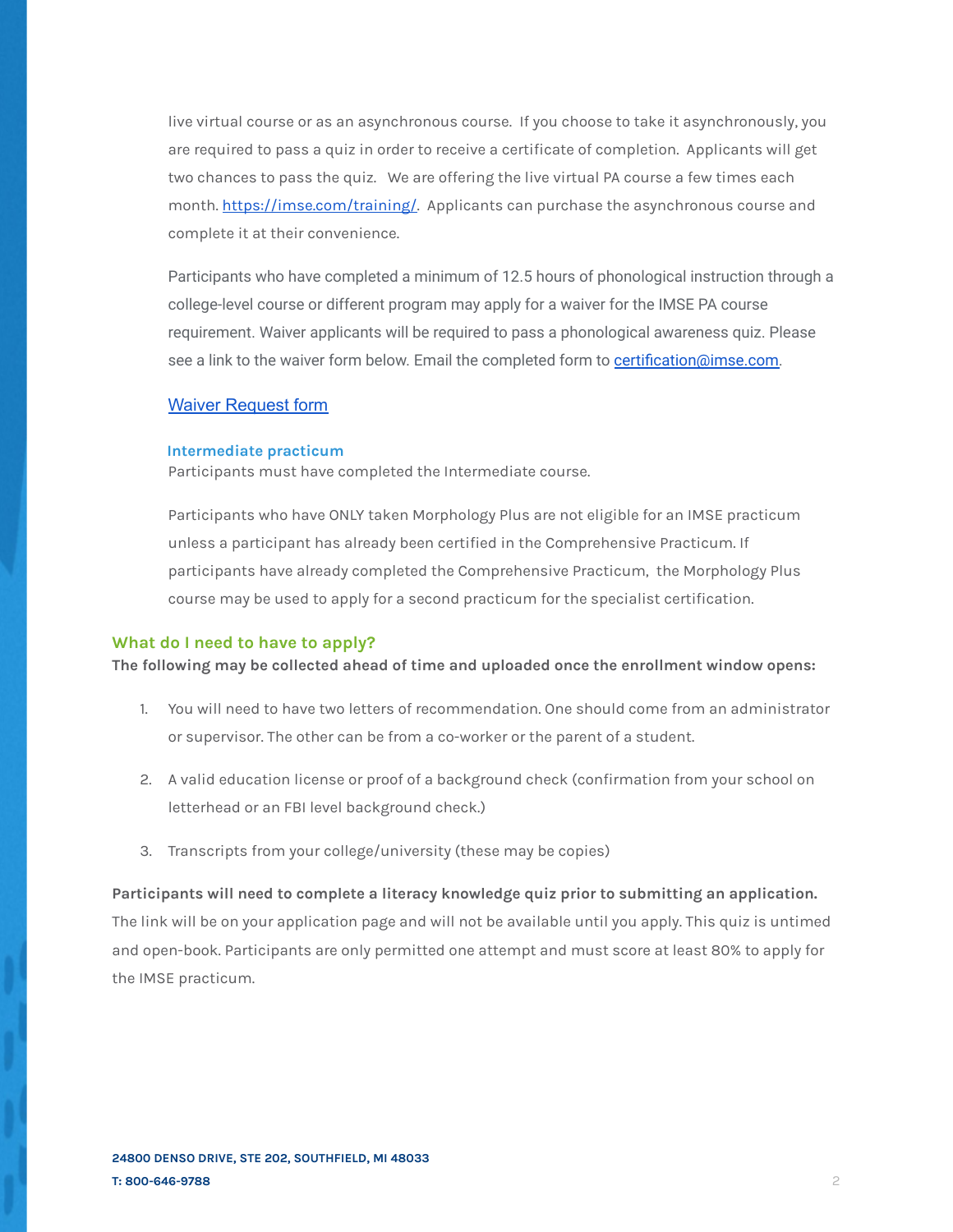#### **When can I apply?**

**Participants may apply for the IMSE practicum during the enrollment window: 8/1-9/30 (or until the practicum becomes full).** The application will not be available until 8/1, but applicants should gather needed documents ahead of time.

#### **How do I apply?**

You may submit your application online by logging into your IMSE profile at [www.imse.com](http://www.imse.com) during the open enrollment period listed below. The button to begin the application is under 'My Certifications.' You will be notified of acceptance no later than 10/15/2022. You will be assigned a Practicum Supervisor at the time of acceptance.

#### **Open Application Period:**

● August 1st through Sept. 30th

\*\*IMSE will only allow a certain number of applicants per application period. Please try to get in your application as soon as possible. Once the maximum number of submitted applications is reached, applicants will be placed on a waitlist. If all submitted applications get approved, the waitlist will be cleared, and no more participants will be accepted. Those individuals not accepted will need to reapply during the next enrollment period. Participants will not be charged an application fee while on the waitlist.

#### **When will I find out if I am accepted into the practicum?**

Candidates will receive an approval or denial letter via email no later than 10/15. Please check your spam email if you don't receive an email after two weeks of closing.

#### **How long will the practicum take?**

The practicum will take a minimum of six months and must be completed within 12 months. Participants should have access to their practicum student for 12 months without interruption.

# **Can I use IMSE OG strategies without being certified?**

The practicum/certification is not required to implement IMSE OG strategies with students. Teachers may implement these strategies with students after completing an IMSE course. Although certification is not a requirement, some educators wish to pursue certification to meet their professional or personal goals.

# **Can I work with students virtually?**

Yes, IMSE practicum participants can work with students in person or virtually.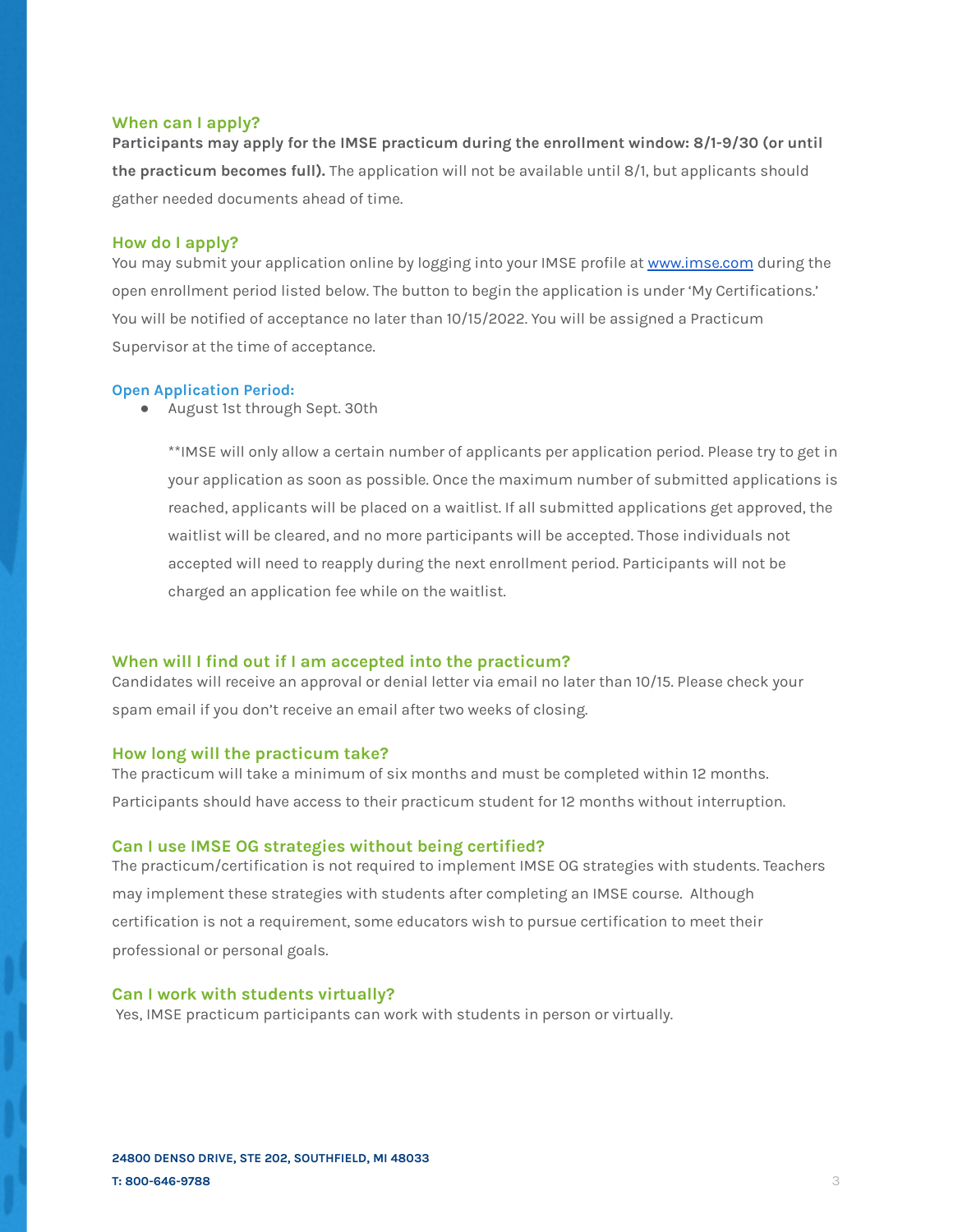#### **If a district pays ahead of time, can IMSE hold slots for their educators?**

IMSE has limited space in this competitive program. Therefore, spaces can't be held for applicants. Each applicant must apply for the practicum, and their application will be reviewed. If all available spaces are filled by the time the applicant applies, IMSE will provide a full refund.

# **How much does the practicum cost?**

**Total cost \$1975**

- A nonrefundable \$100 fee will be assessed for the application fee (regardless of acceptance).
- In addition to the application fee, if paid in full, the practicum cost is \$1875 which includes video observations. This must be paid by the time you submit your first lesson. If an accepted student quits before any observations, a portion of the cost can be refunded. Contact Heather Manley at [heather.manley@imse.com](mailto:Heather.manley@imse.com) for more information. Participants may also have the option of breaking up payments by paying with PayPal.
- If an applicant does not pass the literacy knowledge quiz and requires an Online Coaching session, each session is \$250.
- If a participant receives an "ineffective rating" twice on the same strategy, the participant must complete a practicum tutorial which will cost an additional \$175 in order to continue with the practicum.
	- More than two ineffective scores may result in removal from the practicum
- In addition to reading all IMSE materials and books included in your trainings, there are three required readings due over the course of the practicum. IMSE will provide the expectations packet upon acceptance, but participants must purchase or borrow the two books listed below.

#### **Comprehensive Practicum:**

- *Overcoming Dyslexia* by Sally Shaywitz
- *Uncovering the Logic of English* by Denise Eide

## **Intermediate Practicum:**

- *Equipped for Reading Success* by David Kilpatrick
- *Reciprocal Teaching at Work* by Lori Oczkus

# **PRACTICUM REQUIREMENTS**

# **(Failure to follow any of the below requirements could result in an incomplete practicum.)**

After completing the online practicum application process and upon acceptance into the practicum,

candidates must: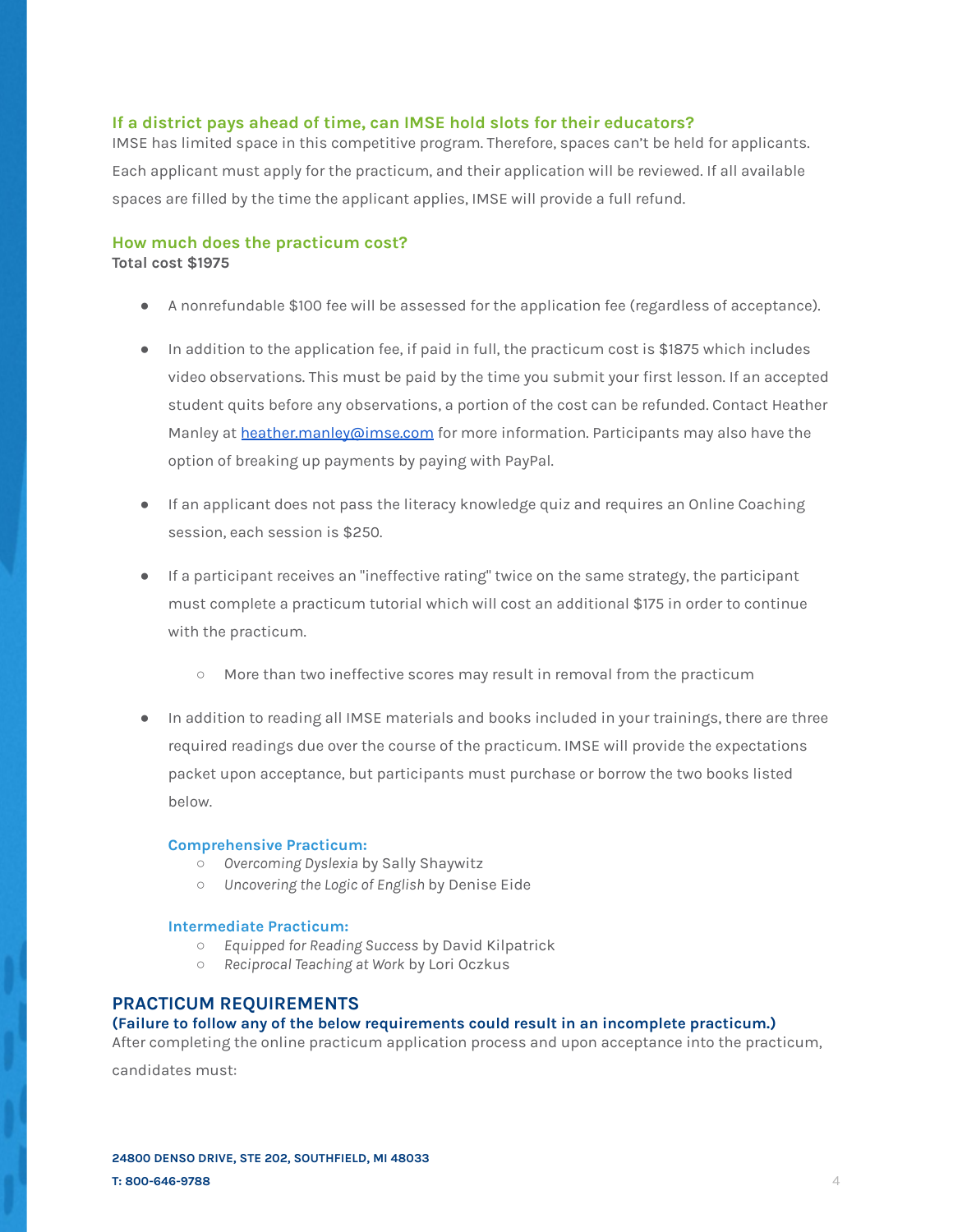- Complete 25 weekly lesson plans (that represent two hours of instruction). Lessons may involve a small group, whole class or individual student. The lessons should be done with the same student, group of students, or class throughout the entire practicum. It is HIGHLY recommended that you choose at least two students (near the same ability) for the practicum in case one student moves or discontinues.
	- The practicum is a minimum of six months and a maximum of 12 months (or longer if mastery is not shown.)
	- You should have access to the same student(s) for a full year in order to complete the practicum. Summer break should not interfere with the practicum. Keep this in mind when choosing a student(s) for the practicum.
	- You may need to tutor over the summer months to fulfill your requirements. Failure to meet this requirement could result in an incomplete practicum
	- Participants must complete all lessons within 12 months of the approval date. (See NonFulfillment Procedures.)
		- Lessons are submitted one at a time with feedback given for each.
		- Participants must submit one plan per week without gaps in submissions)
		- Participants will be given a one-year subscription to Interactive OG and the online refresher, free of charge for use with the practicum. Participants will read and abide by all IMSE Practicum Expectations, as well as recommendations from the assigned Practicum Supervisor.
- Administer ongoing progress monitoring. Acadience Reading K-6 is preferred for progress monitoring and benchmark assessments for fluency. Here is a link to download the manual and student forms for free:

<http://www.acadiencelearning.org/acadience-reading-materials-download/>

● If you are currently using DIBELS 8th Edition, you may choose to use this for progress monitoring and benchmark assessments for fluency. Here is a link to download DIBELS 8th edition materials:

<https://dibels.uoregon.edu/assessment/index/materialdownload/?agree=true#dibelseight>

● If your district uses a different fluency benchmark, contact IMSE for approval.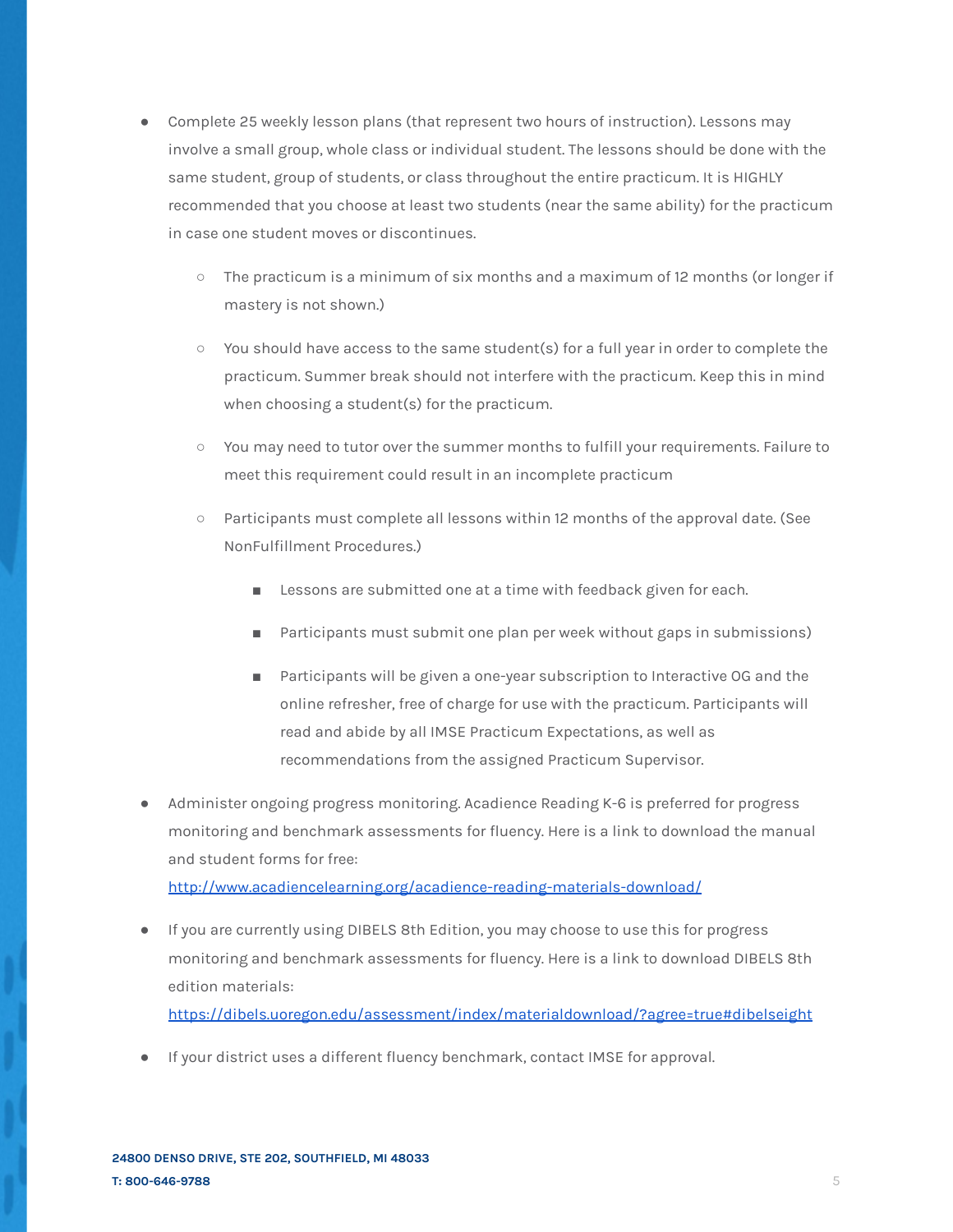- Write and submit an assessment report(s) on your student(s). This must be completed prior to notification of acceptance. This will allow participants to begin as soon as they are notified.
- Complete Learning Outcomes as well as required readings.
- Pass the KPEERI exam.
	- $\circ$  Participants should plan on taking the KPEERI exam as soon as possible after they complete their other practicum requirements.
	- They must pass the KPEERI exam within six months of submitting their final assessment report.
- This practicum requires knowledge of the use of technology including uploading PDF lessons, recording lessons, and uploading links to videos.

# **SELECTING STUDENTS**

- Participants may work with one student or a group of students. The students must be seen at one time and must be working off the same lesson plan. Students may be seen virtually or in person. You must see the student at least two hours per week and have access to your student for 12 months. The practicum usually takes 6-12 months.
- Students must be at least five years of age by 8/1/2022.
- Participants may use family members but still should provide written consent for participation in the practicum.
- Comprehensive students should demonstrate a need for at least 25 weeks worth of instruction on skills related to the practicum you are completing.
- Intermediate students should have mastered basic phonics sound/symbol correspondences (c-blends). These students should be able to participate in lessons that focus on spelling rules and morphology.
- Your supervisor will review your assessment report and let participants know if they feel this student will be appropriate for the practicum. If it is determined that the student is not appropriate, the participant must select another student.